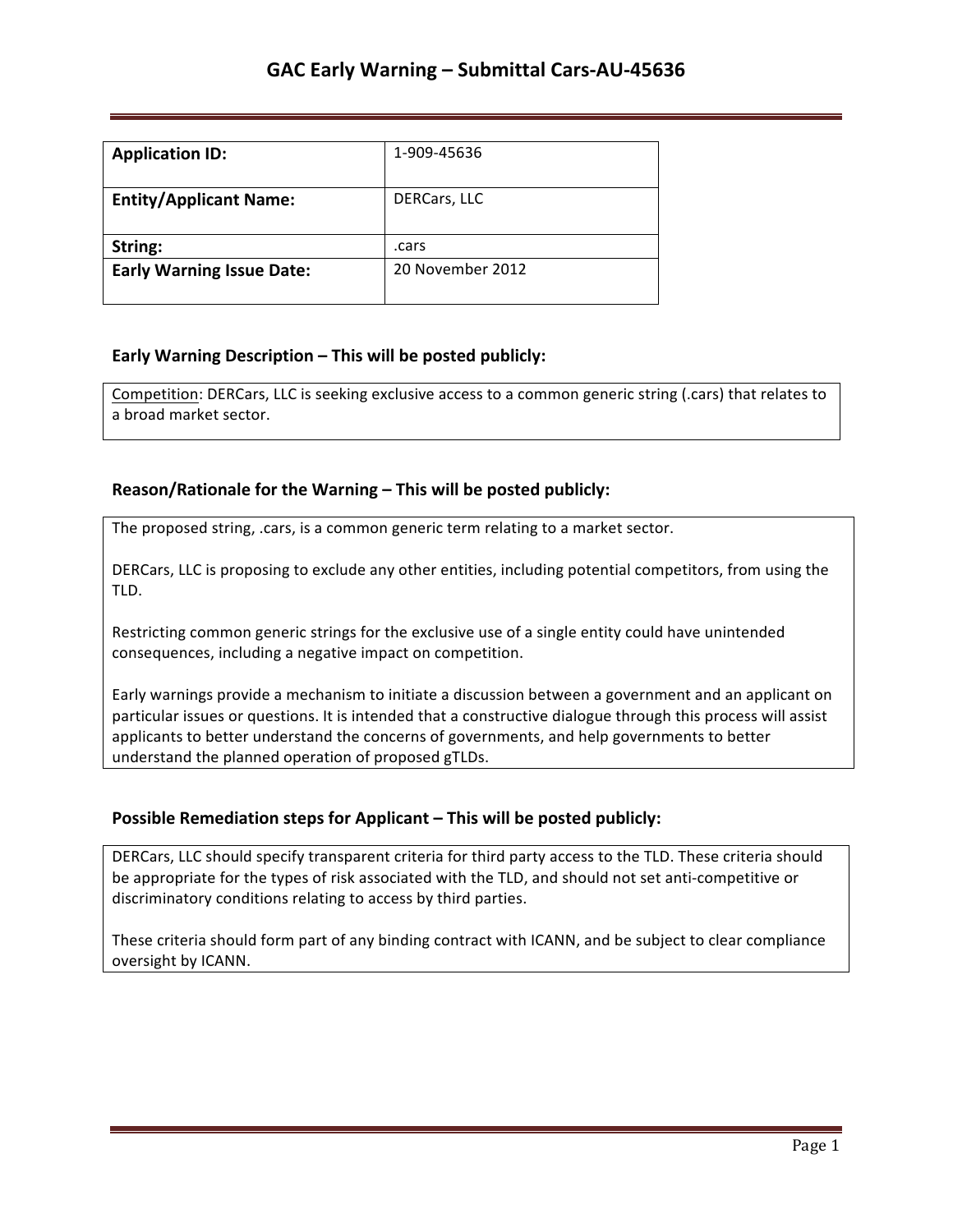### **Further Notes from GAC Member(s) (Optional) – This will be posted publicly:**

This Early Warning is from the Department of Broadband, Communications and the Digital Economy (DBCDE), on behalf of the Australian Government. In the first instance, communications and responses to this early warning should be emailed to gacearlywarning@gac.icann.org, with the text "Australian EW" and the application ID in the subject field.

# **INFORMATION FOR APPLICANTS**

# **About GAC Early Warning**

The GAC Early Warning is a notice only. It is not a formal objection, nor does it directly lead to a process that can result in rejection of the application. However, a GAC Early Warning should be taken seriously as it raises the likelihood that the application could be the subject of GAC Advice on New gTLDs or of a formal objection at a later stage in the process. Refer to section 1.1.2.4 of the Applicant Guidebook (http://newgtlds.icann.org/en/applicants/agb) for more information on GAC Early Warning.

# **Instructions if you receive the Early Warning**

**ICANN** strongly encourages you work with relevant parties as soon as possible to address the concerns voiced in the GAC Early Warning.

### **Asking questions about your GAC Early Warning**

If you have questions or need clarification about your GAC Early Warning, please contact gacearlywarning@gac.icann.org. As highlighted above, ICANN strongly encourages you to contact gacearlywarning@gac.icann.org as soon as practicable regarding the issues identified in the Early Warning. 

### **Continuing with your application**

If you choose to continue with the application, then the "Applicant's Response" section below should be completed. In this section, you should notify the GAC of intended actions, including the expected completion date. This completed form should then be sent to gacearlywarning@gac.icann.org. If your remediation steps involve submitting requests for changes to your application, see the change request process at http://newgtlds.icann.org/en/applicants/customer-service/change-requests.

In the absence of a response, ICANN will continue to process the application as submitted.

### **Withdrawing your application**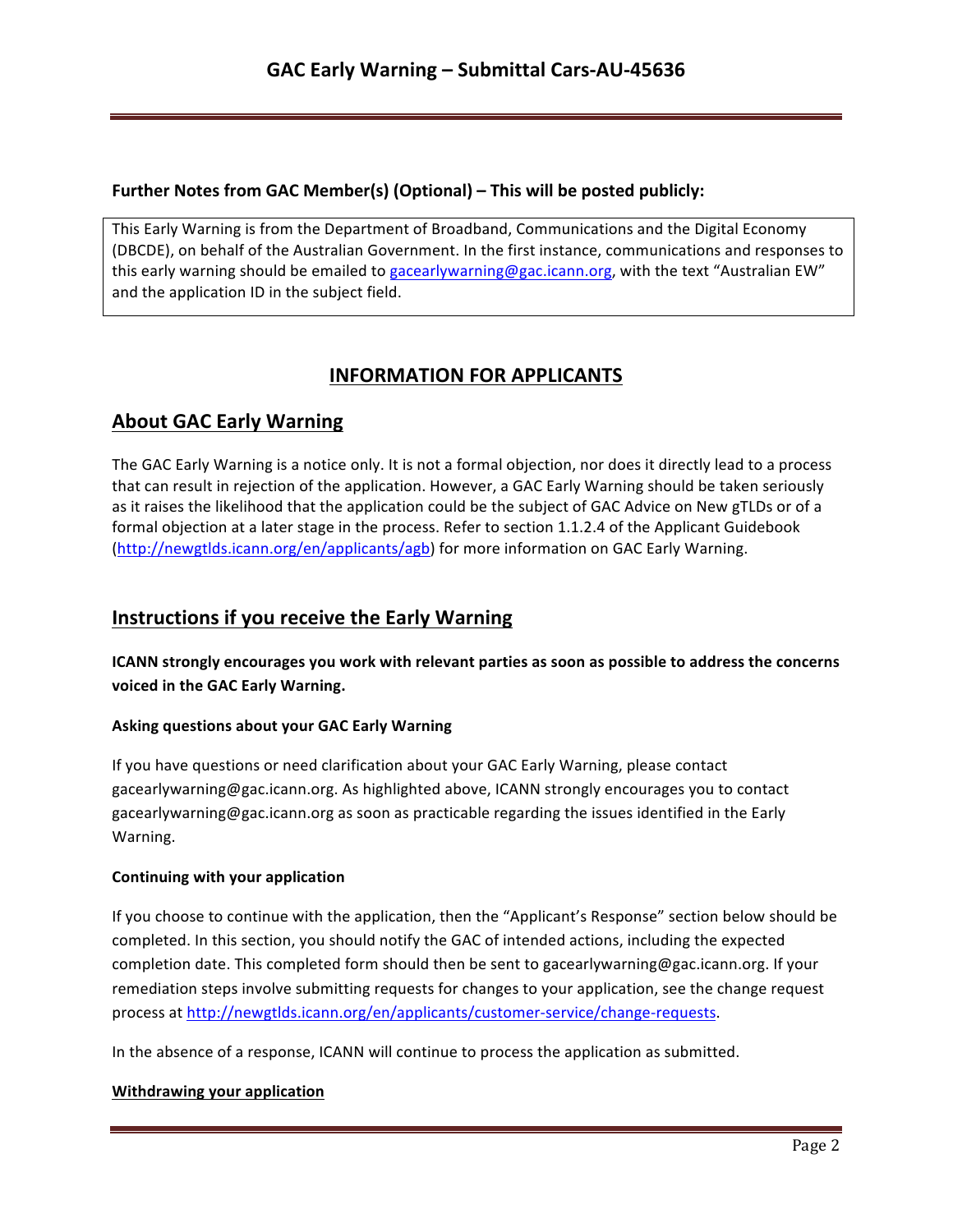# GAC Early Warning - Submittal Cars-AU-45636

If you choose to withdraw your application within the 21-day window to be eligible for a refund of 80% of the evaluation fee (USD 148,000), please follow the withdrawal process published at http://newgtlds.icann.org/en/applicants/customer-service/withdrawal-refund. Note that an application can still be withdrawn after the 21-day time period; however, the available refund amount is reduced. See section 1.5 of the Applicant Guidebook.

For questions please contact: **gacearlywarning@gac.icann.org** 

### **Applicant Response:**